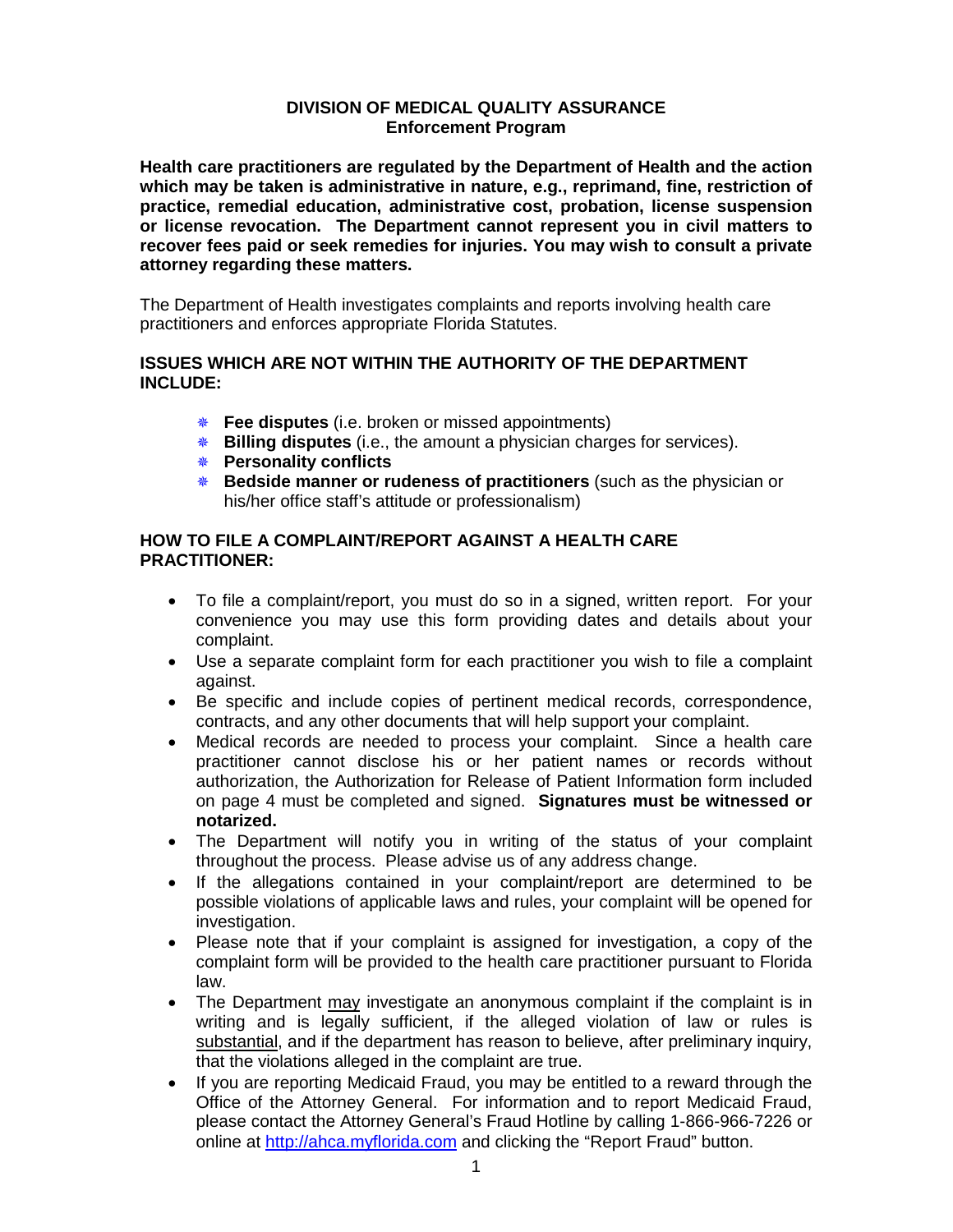

**HEALTHCARE PRACTITIONER COMPLAINT FORM**

|                                  | <b>COMPLAINANT/REPORTER</b>            |                                            |                                                                                            |                                     |                                       |                                                                                                                             |    |  |
|----------------------------------|----------------------------------------|--------------------------------------------|--------------------------------------------------------------------------------------------|-------------------------------------|---------------------------------------|-----------------------------------------------------------------------------------------------------------------------------|----|--|
| Your Name:                       |                                        |                                            |                                                                                            |                                     |                                       |                                                                                                                             |    |  |
|                                  | Last                                   |                                            | First                                                                                      |                                     | M.I.                                  |                                                                                                                             |    |  |
| Address:                         |                                        |                                            |                                                                                            |                                     |                                       |                                                                                                                             |    |  |
| <b>Street Address</b>            |                                        |                                            |                                                                                            |                                     |                                       | Apartment/Unit #                                                                                                            |    |  |
|                                  | City                                   |                                            |                                                                                            |                                     | <b>State</b>                          | ZIP Code                                                                                                                    |    |  |
| Home Telephone:                  |                                        |                                            | Work Telephone:                                                                            |                                     |                                       | <b>Best Time to Call:</b>                                                                                                   |    |  |
|                                  | <b>SUBJECT OF COMPLAINT/REPORT</b>     |                                            | <b>HEALTHCARE PRACTITIONER INFORMATION</b>                                                 |                                     |                                       |                                                                                                                             |    |  |
| Provider's<br>Name:              |                                        |                                            |                                                                                            |                                     |                                       |                                                                                                                             |    |  |
| Practice<br>Address:             | Last                                   |                                            | First                                                                                      |                                     | M.I.                                  |                                                                                                                             |    |  |
|                                  | <b>Street Address</b>                  |                                            |                                                                                            |                                     |                                       | Apartment/Unit #                                                                                                            |    |  |
|                                  | City                                   |                                            |                                                                                            |                                     | <b>State</b>                          | ZIP Code                                                                                                                    |    |  |
| Home Telephone:                  |                                        |                                            | Work Telephone:                                                                            |                                     |                                       |                                                                                                                             |    |  |
| Profession:                      |                                        |                                            |                                                                                            | (i.e. doctor, dentist, nurse, etc.) |                                       |                                                                                                                             |    |  |
| License Number:                  |                                        |                                            | (if known)                                                                                 |                                     |                                       |                                                                                                                             |    |  |
|                                  | <b>PATIENT INFORMATION</b>             |                                            |                                                                                            |                                     |                                       | (Complete this section if Patient is not the same as Complainant/Reporter)                                                  |    |  |
| Name of<br>Patient:              |                                        |                                            |                                                                                            |                                     |                                       |                                                                                                                             |    |  |
|                                  | Last                                   |                                            | First                                                                                      |                                     | M.I.                                  |                                                                                                                             |    |  |
| Address:                         |                                        |                                            |                                                                                            |                                     |                                       |                                                                                                                             |    |  |
|                                  | <b>Street Address</b>                  |                                            |                                                                                            |                                     |                                       | Apartment/Unit #                                                                                                            |    |  |
|                                  | City                                   |                                            |                                                                                            |                                     | State                                 | ZIP Code                                                                                                                    |    |  |
| Home Telephone:                  |                                        |                                            | Work<br>Telephone:                                                                         |                                     |                                       |                                                                                                                             |    |  |
|                                  | <b>YOUR RELATIONSHIP TO PATIENT</b>    |                                            |                                                                                            |                                     |                                       |                                                                                                                             |    |  |
| Self                             | $\Box$ Parent                          | Son/Daughter                               | Spouse                                                                                     | <b>Brother/Sister</b>               | Friend                                | <b>Other Practitioner</b>                                                                                                   |    |  |
|                                  |                                        | *** Legal Guardian/provide court documents | Other                                                                                      |                                     |                                       |                                                                                                                             |    |  |
|                                  | <b>NATURE OF COMPLAINT/REPORT</b>      |                                            | (Please check all that apply.)                                                             |                                     |                                       |                                                                                                                             |    |  |
| $\Box$ Quality of care           |                                        |                                            | Inappropriate prescribing                                                                  |                                     |                                       | Excessive test or treatment                                                                                                 |    |  |
| $\Box$ Misdiagnosis of condition |                                        |                                            | $\Box$ Sexual contact with patient                                                         |                                     |                                       | $\Box$ Failure to release patient records                                                                                   |    |  |
| Substance abuse                  |                                        |                                            | Insurance fraud                                                                            |                                     |                                       | $\Box$ Impairment/medical condition                                                                                         |    |  |
| $\Box$ Advertising violation     |                                        |                                            | Misfilled prescription                                                                     |                                     |                                       | $\Box$ Patient abandonment/neglect                                                                                          |    |  |
| $\Box$ Unlicensed                |                                        |                                            |                                                                                            |                                     |                                       |                                                                                                                             |    |  |
|                                  |                                        |                                            | Have you attempted to contact the practitioner concerning your complaint? $\Box$ Yes Date: |                                     |                                       |                                                                                                                             | No |  |
|                                  |                                        |                                            | Would you be willing to testify if this matter goes to a formal hearing? $\Box$ Yes        |                                     | $\Box$ No                             |                                                                                                                             |    |  |
|                                  | $local law enforcement authority?$ Yes |                                            | $\Box$ No                                                                                  |                                     |                                       | If the incident involved criminal conduct, you should contact your local law enforcement authority. Have you contacted your |    |  |
| this contact?                    |                                        |                                            |                                                                                            |                                     | Please give case number if available. | When did you make                                                                                                           |    |  |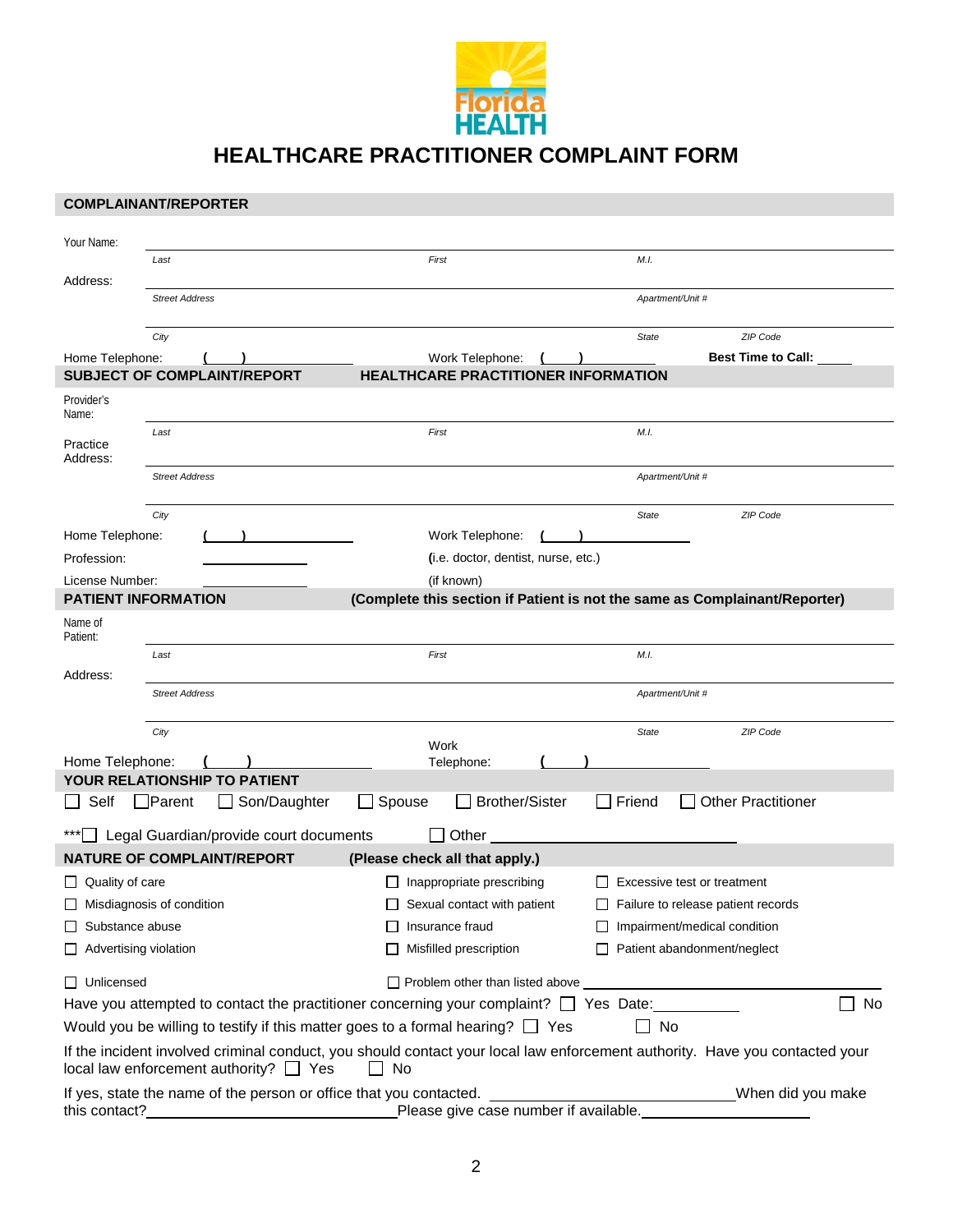**\*\*\*NOTE**: If other than patient or parent of a minor patient, please provide documentation indicating appointment of Legal Authority/Guardianship or Personal Representative.

| Full Name:                                                                                       | Address:                                              | Telephone Number:                                                                                                                                                                                                                                                                                                                                                       |  |  |
|--------------------------------------------------------------------------------------------------|-------------------------------------------------------|-------------------------------------------------------------------------------------------------------------------------------------------------------------------------------------------------------------------------------------------------------------------------------------------------------------------------------------------------------------------------|--|--|
|                                                                                                  |                                                       | □Prior Treating □Subsequent Treating                                                                                                                                                                                                                                                                                                                                    |  |  |
| Full Name:                                                                                       | Address:                                              | Telephone Number:                                                                                                                                                                                                                                                                                                                                                       |  |  |
|                                                                                                  |                                                       | □ Prior Treating □ Subsequent Treating                                                                                                                                                                                                                                                                                                                                  |  |  |
| Full Name:                                                                                       | Address:                                              | Telephone Number:                                                                                                                                                                                                                                                                                                                                                       |  |  |
|                                                                                                  |                                                       | □ Prior Treating □ Subsequent Treating                                                                                                                                                                                                                                                                                                                                  |  |  |
| <b>WITNESSES</b>                                                                                 | (PLEASE GIVE FULL NAME, ADDRESS AND TELEPHONE NUMBER) |                                                                                                                                                                                                                                                                                                                                                                         |  |  |
| Full Name:                                                                                       | Address:                                              | Telephone Number:                                                                                                                                                                                                                                                                                                                                                       |  |  |
| Full Name:                                                                                       | Address:                                              | Telephone Number:                                                                                                                                                                                                                                                                                                                                                       |  |  |
|                                                                                                  |                                                       |                                                                                                                                                                                                                                                                                                                                                                         |  |  |
| Full Name:                                                                                       | Address:                                              | Telephone Number:                                                                                                                                                                                                                                                                                                                                                       |  |  |
|                                                                                                  |                                                       | Please give full details of your complaint/report: include facts, details, dates, locations, etc. Please attach copies of<br>medical records, correspondence, contracts, and any other documents that will help support your complaint. (attach<br>I have attached copies of medical records, correspondence, contracts, and any other documents that will help support |  |  |
|                                                                                                  |                                                       |                                                                                                                                                                                                                                                                                                                                                                         |  |  |
|                                                                                                  |                                                       |                                                                                                                                                                                                                                                                                                                                                                         |  |  |
|                                                                                                  |                                                       |                                                                                                                                                                                                                                                                                                                                                                         |  |  |
|                                                                                                  |                                                       |                                                                                                                                                                                                                                                                                                                                                                         |  |  |
| additional sheets if necessary).<br>your complaint.<br><b>WHAT WOULD SATISFY YOUR COMPLAINT?</b> |                                                       |                                                                                                                                                                                                                                                                                                                                                                         |  |  |

Signature: **Date: Date: Date: Date: Date: Date: Date: Date: Date: Date: Date: Date: Date: Date: Date: Date: Date: Date: Date: Date: Date: Date: Date: Date: Date: Date: Da** 

 **(**Required to file complaint)

Λ begins here

**Consumer Services Unit 4052 Bald Cypress Way, Bin C-75 Tallahassee, Florida 32399-3275**